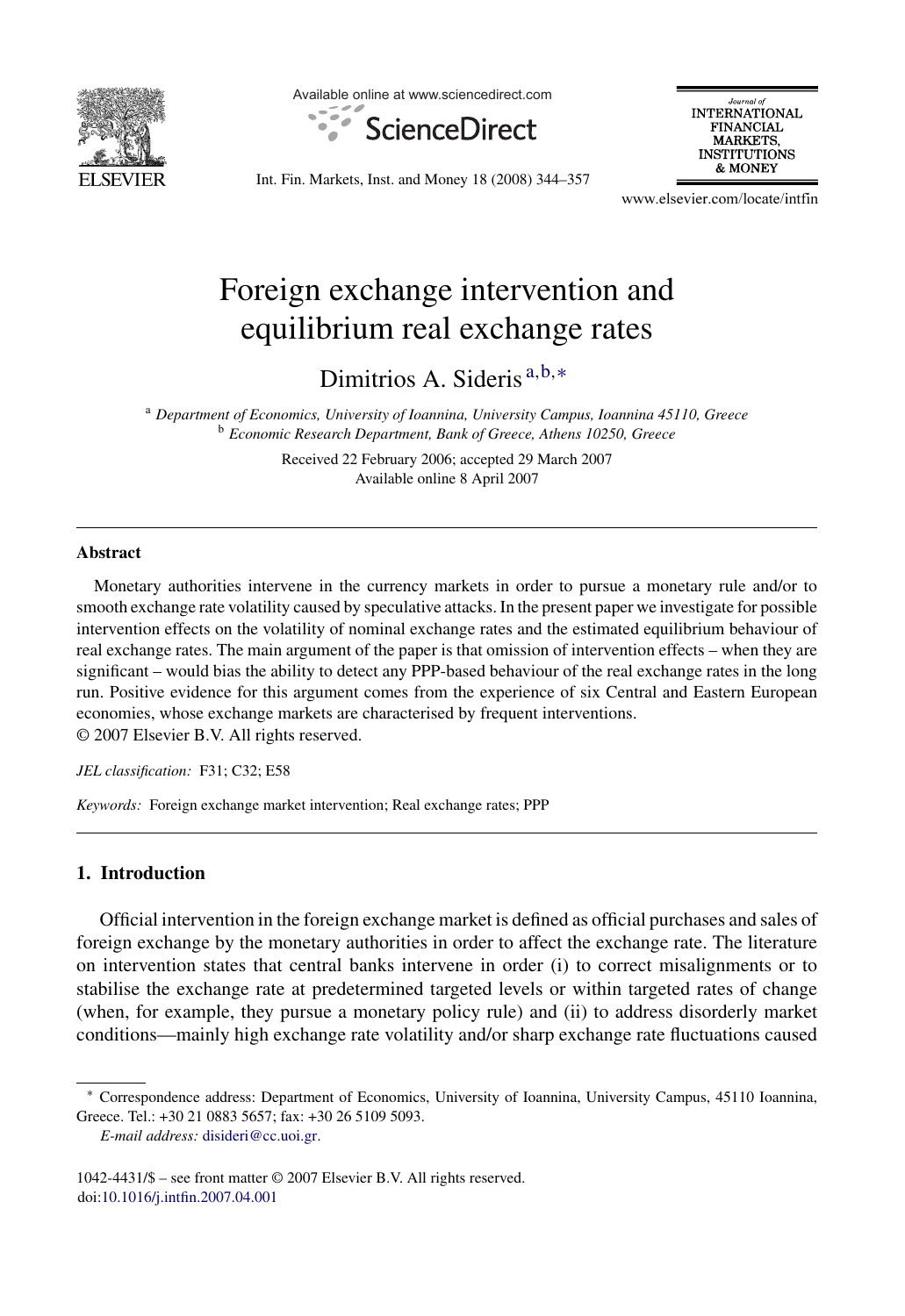by speculative bubbles phenomena.<sup>1</sup> As a result, in the first case, interventions may cause the real exchange rate to move in a target rate for long periods of time – and this can be interpreted as equilibrium values which shift from time to time – whereas in the second case, interventions may lead the exchange rate to move back to fundamental-based levels and/or to adjust faster to its long-run equilibrium level (for similar arguments see, inter alia, [Sweeney, 1999\).](#page--1-0)<sup>2</sup>

Whether or not intervention has an impact on exchange rates, offering the authorities an independent policy tool for influencing the foreign exchange market is an issue of great policy importance. As a consequence, intervention and its effects has been the subject of a large number of empirical articles in the international economics literature (see, inter alia, [Baillie,](#page--1-0) [2000\).](#page--1-0) The relevant empirical articles provide mixed evidence on the effectiveness of official interventions in the currency markets. Early empirical studies using data from the 1970s suggest that intervention operations have, at most, a short-lived influence on exchange rates (see the survey in [Dominguez and Frankel, 1993a\),](#page--1-0) whereas more recent studies indicate that the intervention operations influence both the level and variance of exchange rates (for a survey of the articles written till the mid 1990s, see [Sarno and Taylor, 2002a\).](#page--1-0) Most recent empirical studies (written from the mid 1990s on) tend to agree that there exists a significant effect of the monetary authorities' intervention at least on the short-run dynamics of the exchange rates. Empirical evidence is based on advanced country experience, mainly the US, Germany (and the EU), Japan and Australia, given that data on central bank operations are available for these countries.<sup>3</sup>

Alongside the studies on intervention, a vast empirical literature on the behaviour of the real exchange rates and the validity of purchasing power parity (PPP) has grown up during the last three decades or so and by now constitutes a great body of the international finance literature. Most recent studies use the concept of stationarity and cointegration to test for PPP. They raise the low power problem of the early studies, which is attributed to short sample sizes and the low statistical power of the early tests, and advocate the use of advanced econometric techniques (for a survey, see, inter alia, [Sarno and Taylor, 2002b\).](#page--1-0) Within this strand of the empirical literature, two recent studies raise the argument that the empirical inability to detect stationarity of the real exchange rate or some version of PPP may be due to the effects of interventions by the monetary authorities in the currency markets.<sup>4</sup> In particular, [Taylor \(2004\)](#page--1-0) argues that intervention operations result in non-linear dynamics for the real exchange rate. He develops a regime switching model, in which the transition probabilities of switching between stable and unstable regimes depend upon

 $<sup>1</sup>$  We use the standard definition of intervention which focuses on exchange rate-related objectives and not the definition</sup> used by [Canales-Kriljenko et al. \(2003\)](#page--1-0) which also accounts for operations to accumulate and supply foreign exchange to the market.

<sup>2</sup> For a survey of the literature on theoretical and policy issues concerning intervention see *inter alia* [Canales-Kriljenko](#page--1-0) [et al. \(2003\)](#page--1-0) and [Sarno and Taylor \(2002a\).](#page--1-0)

<sup>&</sup>lt;sup>3</sup> In particular: positive evidence for the effectiveness of intervention strategies on the US\$/DM exchange rate volatility is presented in [Dominguez and Frankel \(1993b\),](#page--1-0) [Bonser-Neal and Tanner \(1996\),](#page--1-0) [Hung \(1997\),](#page--1-0) [Dominguez \(1998\),](#page--1-0) [Fatum and Hutchison \(2003a\). S](#page--1-0)upport for the effectiveness of intervention and monetary policies on the dynamics of the US\$/yen rate is provided by [Bonser-Neal and Tanner \(1996\),](#page--1-0) [Hung \(1997\),](#page--1-0) [Dominguez \(1998\),](#page--1-0) [Fatum and Hutchison](#page--1-0) [\(2003b\),](#page--1-0) [Brissimis and Chionis \(2004\)](#page--1-0) and [Frenkel et al. \(2005\).](#page--1-0) [Bonser-Neal et al. \(1998\)](#page--1-0) find that the US\$ exchange rates respond immediately to US monetary policy actions. [Usman and Savides \(1994\)](#page--1-0) indicate that French intervention does not exert a significant influence on the FF/DM rate. Intervention is shown to be associated with the volatility ([Edison](#page--1-0) [et al., 2003\) a](#page--1-0)nd the conditional variance of the return ([Kim et al., 2000\) o](#page--1-0)f the Australian \$/US\$ rate. [Aguilar and Nydahl](#page--1-0) [\(2000\)](#page--1-0) provide weak support for the effects of intervention on the level and the volatility of the Swedish krona /US\$ rate.

<sup>4</sup> Actually, the idea that foreign exchange market intervention may prevent an exchange rate from always being at its PPP-defined value goes back to Cassel (see [Officer, 1976\).](#page--1-0)